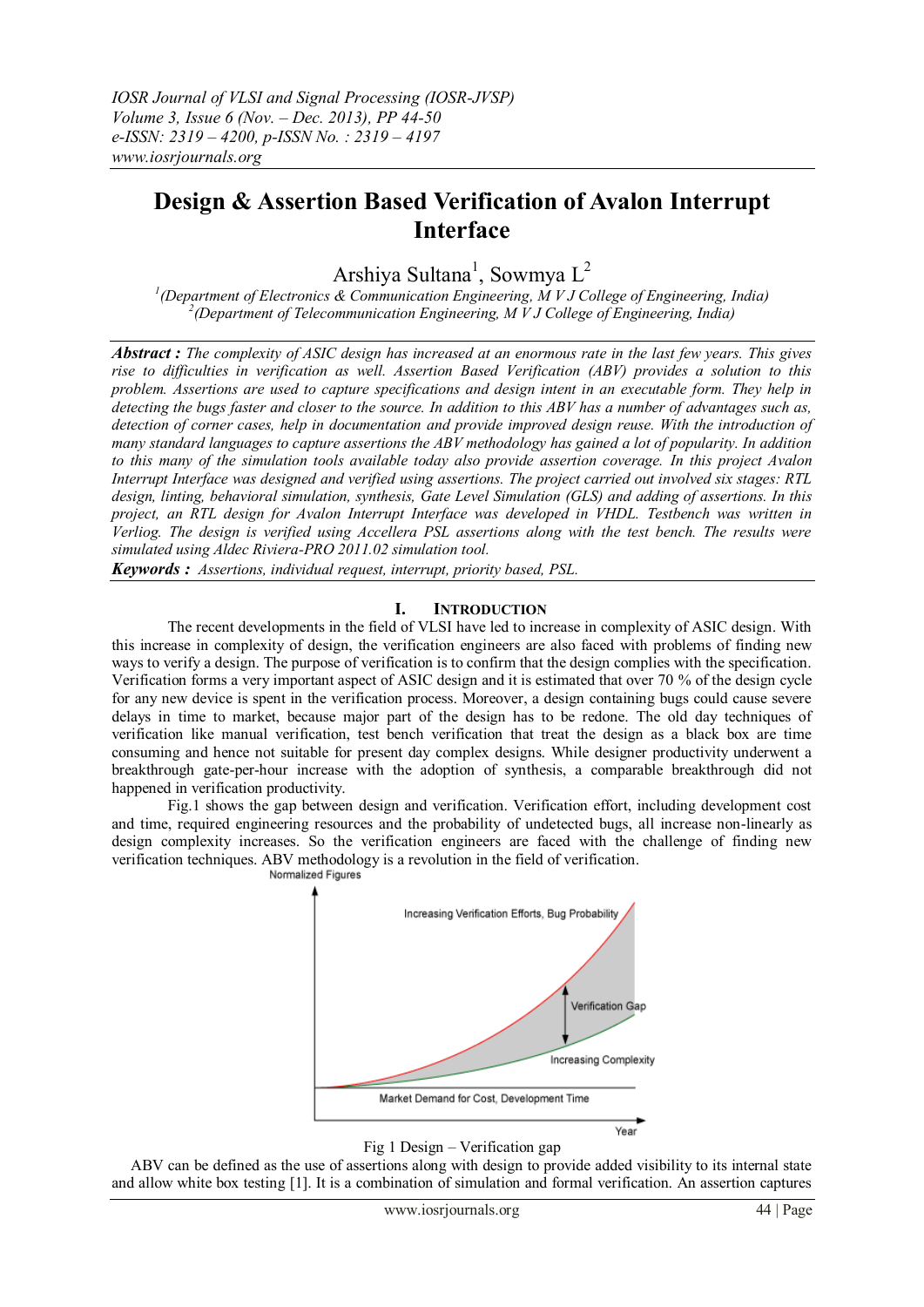expected behavior when a particular input is applied to the design [2]. Assertions can be used to verify designs that use complex functionalities and also employ reusable design components [2].

The ABV methodology has a number of advantages as listed below:

**Detection of bugs closer to source:** It enables detection of bugs closer to the source hence saving debug time. This reduces the time to market.

**Better than test bench alone:** This is because assertions are part of the source code and describes the internal functionality of the module they create a faster and better way to check the system. Implementing assertions with a typical test bench creates improved system-level results by improving the overall coverage with less effort.

**Documentation:** In addition to finding bugs, assertions encapsulated in an RTL provide an excellent form of documentation. Other engineers can review the assertions to understand the lower level specifications of how to interface with another block. Assertions formally document protocols, interfaces and assumptions in an unambiguous form that clarifies a designer"s interpretation of the specification and design intent.

**Detect corner cases:** ABV enables detection of corner cases. An example of corner case is that a FIFO is being written when it is already full. This would result in an error, which can be easily detected with the help of an appropriate assertion.

**Improved Design Re-Use:** Assertions are quite simply assumptions about how a specific block should operate, both by itself and in relation to the surrounding design blocks. Because of this, subsequent re-use of the specific modules becomes much easier.

 Assertions act as monitors or checkers spread throughout the design thus help in detection of more bugs and provide maximum coverage. The assertions are executed and their success or failure can be saved in a log for review. Today many industry standard languages are available to write assertions. In this paper we present a design for Avalon Interrupt Interface in VHDL and the capture assertions using PSL.

# **II. PROPERTY SPECIFICATION LANGUAGE**

The design specifications are generally represented in English like language and are not machine executable. The Accelera PSL [3] was introduced to overcome this shortcoming. PSL is based on the Sugar language developed by IBM. PSL was designed to be used along with test bench simulation. PSL allows assertions to be written as embedded comments in the design or as a separate verification unit (vunit). The vunit can be compiled and bound to the main design file.

## **1.1 Flavors of PSL**

PSL is defined for four different flavors which cut the language across the axis of HDL compatibility: one for each hardware description languages SystemVerliog, Verilog, VHDL and GDL. The syntax of each flavor conforms to the syntax of the corresponding HDL in a number of specific areas. A given flavor of PSL is compatible with the corresponding HDL's syntax in those areas. In this project VHDL flavor was used. In each of the flavors, all expressions of the Boolean layer, as well as modeling layer code, are written in the respective HDL syntax.

## **1.2 Layers in PSL**

The PSL language is formally structured into four distinct layers: Boolean layer, Temporal layer, Verification layer and Modeling layer [3]. These layers cut the language across the axis of functionality. Fig. 2 shows an example highlighting the different layers in PSL.

**Boolean Layer:** This layer is used to build expressions that represent design behavior and are used by other layers. It is the supplier of Boolean expressions to the heart of the language, which is the temporal layer.

**Temporal Layer:** This layer is the heart of the language. It is used to define properties, which describe behavior over time.

**Verification Layer:** The verification layer provides directives to the verification tool. The directives are used tell what to do with the properties described by other layers.

**Modeling Layer:** The modeling layer is used to define auxiliary code that is not part of design but needed for verification.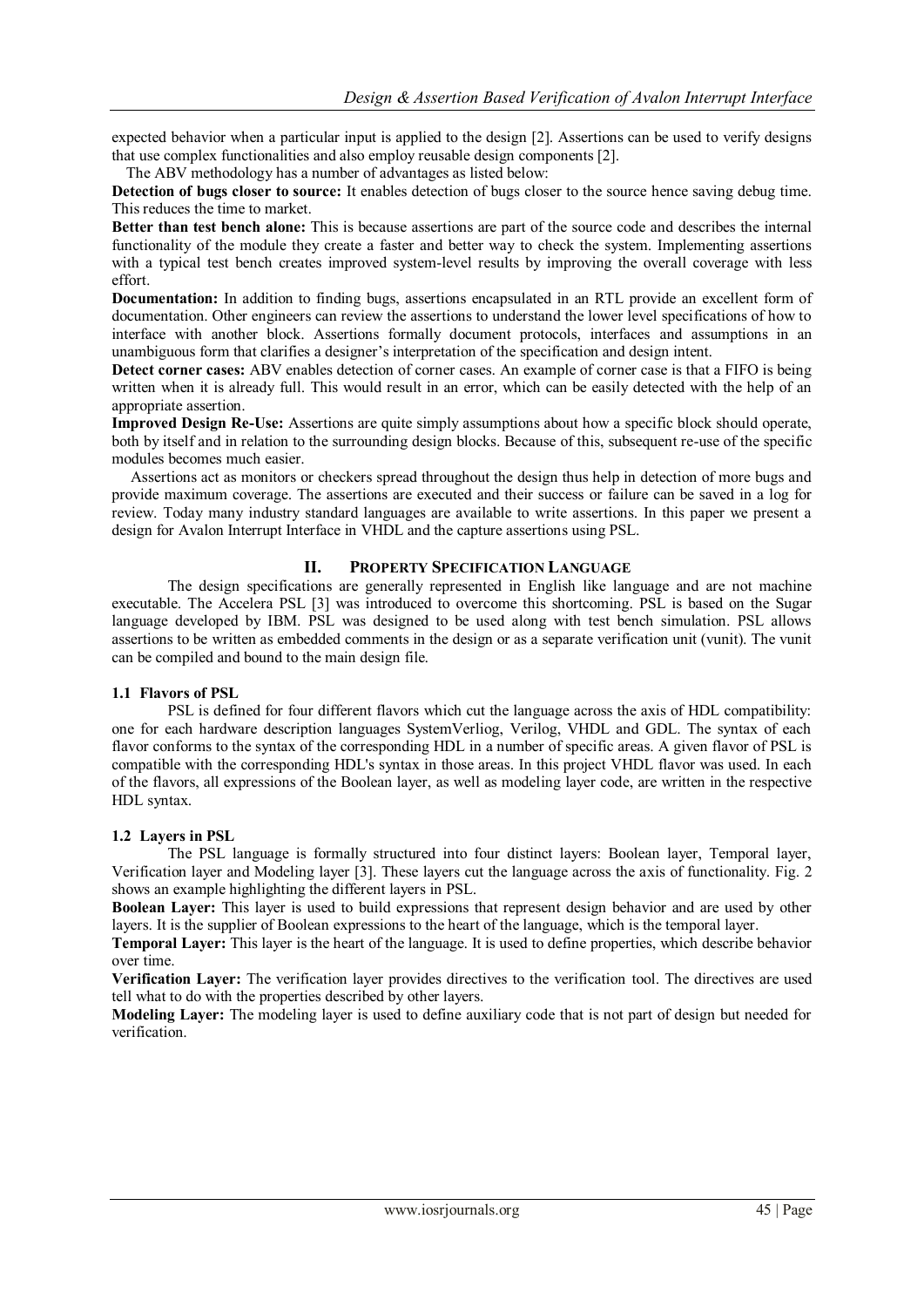

Fig. 2 Layers in PSL

## **III. AVALON INTERFACE**

The Avalon Interface family developed by Altera was defined to allow components in an FPGA to be easily connected [4]. The interface family consists of six different interface types:

- Avalon Memory Mapped Interface (Avalon-MM) used as an address-based read/write interface.
- Avalon Streaming Interface (Avalon-ST) used for unidirectional flow of data.
- Avalon Memory Mapped Tristate Interface used to support off-chip peripherals.
- Avalon Clock used to provide clock and reset signals to components.
- Avalon Interrupt used by components to signal events to other components.
- Avalon Conduit used to export a set of signals to top level where they can be connected to other components.

 The Avalon standard interfaces are designed into the components available in the SOPC Builder [5]. SOPC Builder is software made by Altera that automates connecting soft-hardware components to create a complete computer system that runs on any of Altera"s various FPGA chips.

### **1.3 Avalon Interrupt Interface**

Avalon Interrupt Interface is used in master-slave type connections to allow the slave (sender) to signal an event to the master (receiver). The master then sends an acknowledgment for the request appropriately. The interrupt request signal of the sender remains high until the acknowledgment is sent. Avalon Interrupt Interface supports two types of interrupt schemes:

- 1. Individual Requests It is also known as software priority [5] and supports up to 32 senders. In this scheme the receiver expects a separate interrupt request (irq) bit from each sender. The relative priority is not defined and depends on the implementation [4].
- 2. Priority Encoded It is also known as hardware priority [5] and supports up to 64 senders. In this scheme the receiver expects a single interrupt request bit and a six bit interrupt request number (irqnum) corresponding to the highest priority sender [4].

## **IV. PROJECT OVERVIEW**

The project carried out involved six stages: RTL design, linting, behavioral simulation, synthesis, Gate Level Simulation (GLS) and adding of assertions as shown in Fig 3.

TABLES I and II list the tools and languages used at different stages of the project. TABLE I

|  | 'ools Used |
|--|------------|
|  |            |

| <b>TABLE II</b> |  |
|-----------------|--|
| LANGUAGES USED  |  |

| <b>TOOLS USED</b>  |                           |  |
|--------------------|---------------------------|--|
| <b>Process</b>     | <b>Tools Used</b>         |  |
| Design entry       | gVim editor               |  |
| Simulation and ABV | Aldec Riviera-Pro 2011.02 |  |
| Linting            | Aldec ALINT 2010.06       |  |
| Synthesis          | Xilinx ISE 11.1           |  |

| <b>Process</b> | Language<br>used | IEEE<br><b>Standard</b> |
|----------------|------------------|-------------------------|
| RTL Design     | VHDL             | <b>IEEE 1076</b>        |
| Testbench      | Verilog          | <b>IEEE 1364</b>        |
| Assertions     | PSL.             | <b>IEEE 1850</b>        |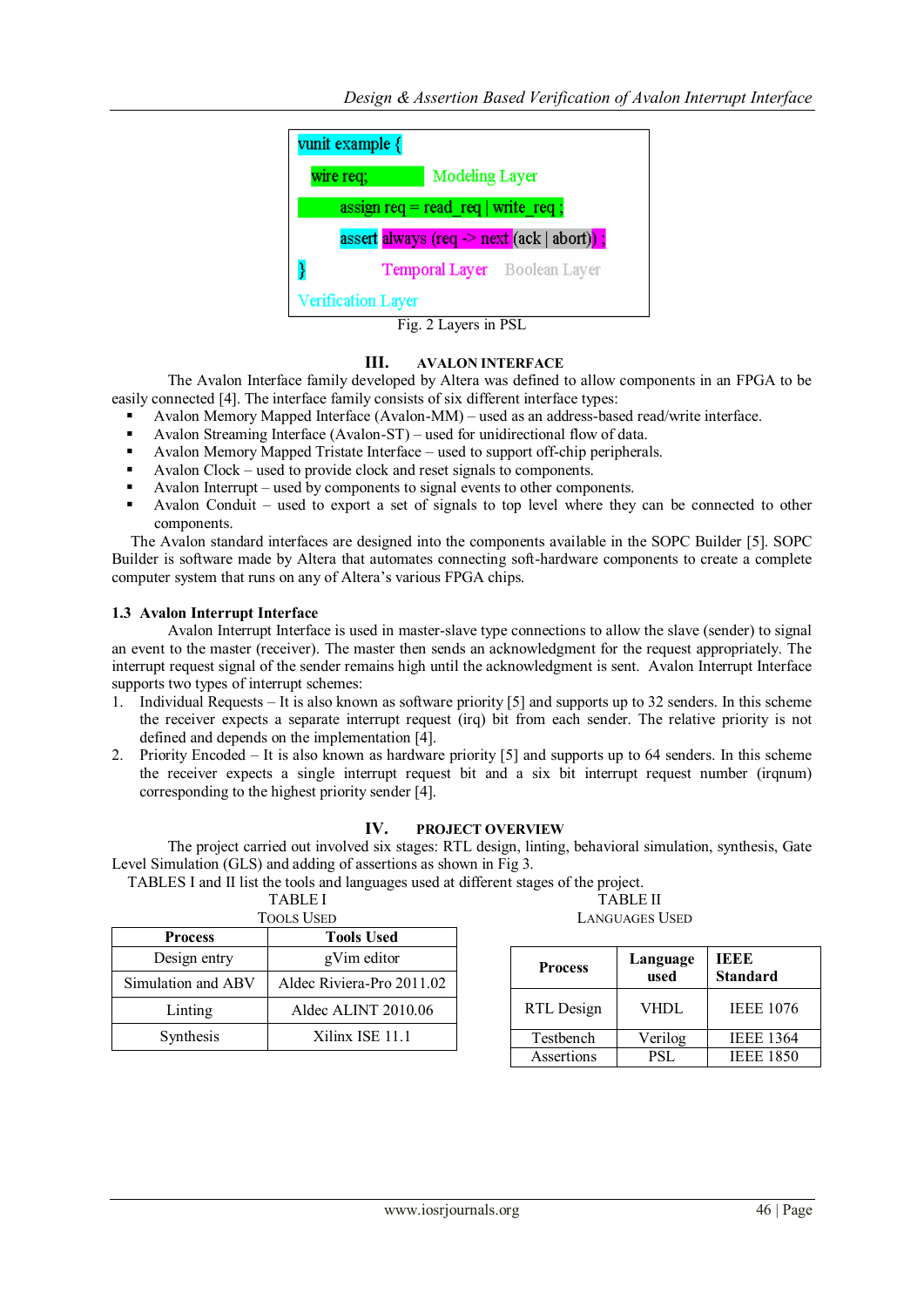

### **4.1 RTL Design**

In [integrated circuit design,](http://en.wikipedia.org/wiki/Integrated_circuit_design) Register Transfer Level (RTL) is a level of abstraction used in describing the operation of a [synchronous](http://en.wikipedia.org/wiki/Synchronous_circuit) [digital circuit.](http://en.wikipedia.org/wiki/Digital_circuit) Register transfer level abstraction is used in HDLs like [Verilog](http://en.wikipedia.org/wiki/Verilog) and [VHDL](http://en.wikipedia.org/wiki/VHDL) to create high-level representations of a circuit, from which lower-level representations and ultimately actual wiring can be derived.

An RTL design in VHDL was developed. The proposed design of Avalon Interrupt Interface consists of two main components namely sender and receiver. There can more than one sender but only a single receiver component is allowed. The priority generator component is used only for priority encoded scheme. As already stated the receiver supports two interrupt schemes namely: Individual Requests and Priority Encoded. The irqscheme signal is used to distinguish between the two interrupt schemes. The function of Avalon Interrupt Interface with a single sender and receiver can be summarized as shown in Fig. 4.



#### Fig. 4 Interrupt and acknowledge

**Individual requests:** In this case irqscheme signal is set to low value. The receiver receives 32-bit irq signal corresponding to the 32 distinct senders. The priority assignment used is as follows: sender corresponding to Least Significant Bit (LSB) of irq signal i.e., irq0 is assigned the highest priority and sender corresponding to Most Significant Bit (MSB) i.e., irq31 is assigned the lowest priority. As an example if sender0, sender1 and sender2 send irq signals simultaneously then ack0 is asserted first followed by ack1 and then ack2.

The design consists of 32 senders labeled as sender0 to sender31 and a single receiver as shown in Fig. 5. The clk signal is used as a positive edge triggered clock for the design. The interrupt (intr) signal is used to trigger the irq signal.

As an example a single pulse on intr0 triggers irq0 which is synchronous with the clock (clk) signal. In response to this request the receiver generates an acknowledgment (ack0) in the next cycle itself. The ack signal is high for one cycle and low for one cycle before the next acknowledgement is sent. The sender's functioning can be reset using rst signal, which is also synchronous with positive edge of the clock. When rst signal is set high all irq's corresponding to the 32 senders are reset to low irrespective of the intr signals. The receiver consists of interrupt enable (isr\_enable) signal which is active low. When isr\_enable is set high the receiver does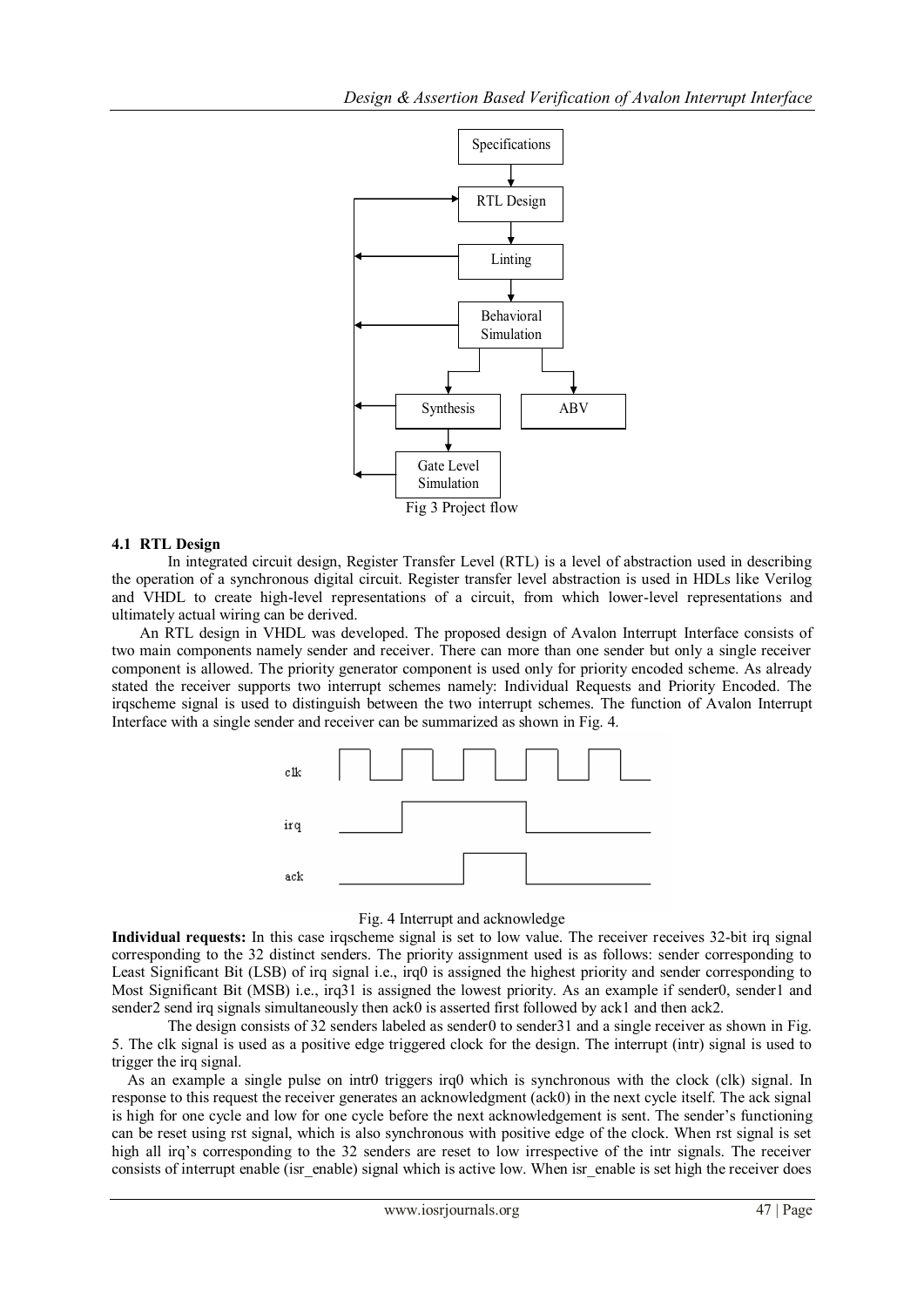not respond to any request i.e., all ack signal are reset while irq signals remain unchanged. When isr enable goes low again the requests are acknowledged. The rst and isr enable signals used here are synchronous.



Fig.  $\overline{5}$  Block diagram for Individual requests (irqscheme = '0')

**Priority Encoded:** In this case irqscheme signal is set to high value. The receiver gets a single bit irq signal which is the logical OR of all 64 sender irq signals.

 The block labeled prioritygen in Fig. 6 is the priority generator block. Prioritygen performs two important functions:logical ORing of the 64 irq signals and generation of the six bit irqnum to indicate the highest priority sender currently being acknowledged. This block adds one cycle delay to the design. So the minimum cycle delay between an irq and ack is one cycle for priority encoded whereas for individual requests it is zero as explained earlier.

The irqscheme signal is used as an enable signal to prioritygen, thus enabling the block to function only for the case of priority encoded. Here each of the senders was assigned a fixed priority. The ack signal is high for one cycle and low for two cycles to enable prioritygen to calculate irq and irqnum. An additional valid signal is present, which is used by the priority generator to indicate that the value of irqnum calculated is correct. The clk, rst, intr, irq, isr\_enable and ack signals have the same function as in individual requests.



Fig. 6 Block diagram for Priority encoded (irqscheme  $=$  '1').

As a last step both cases for irgscheme  $=$  '1' and '0' were combined to obtain the final design.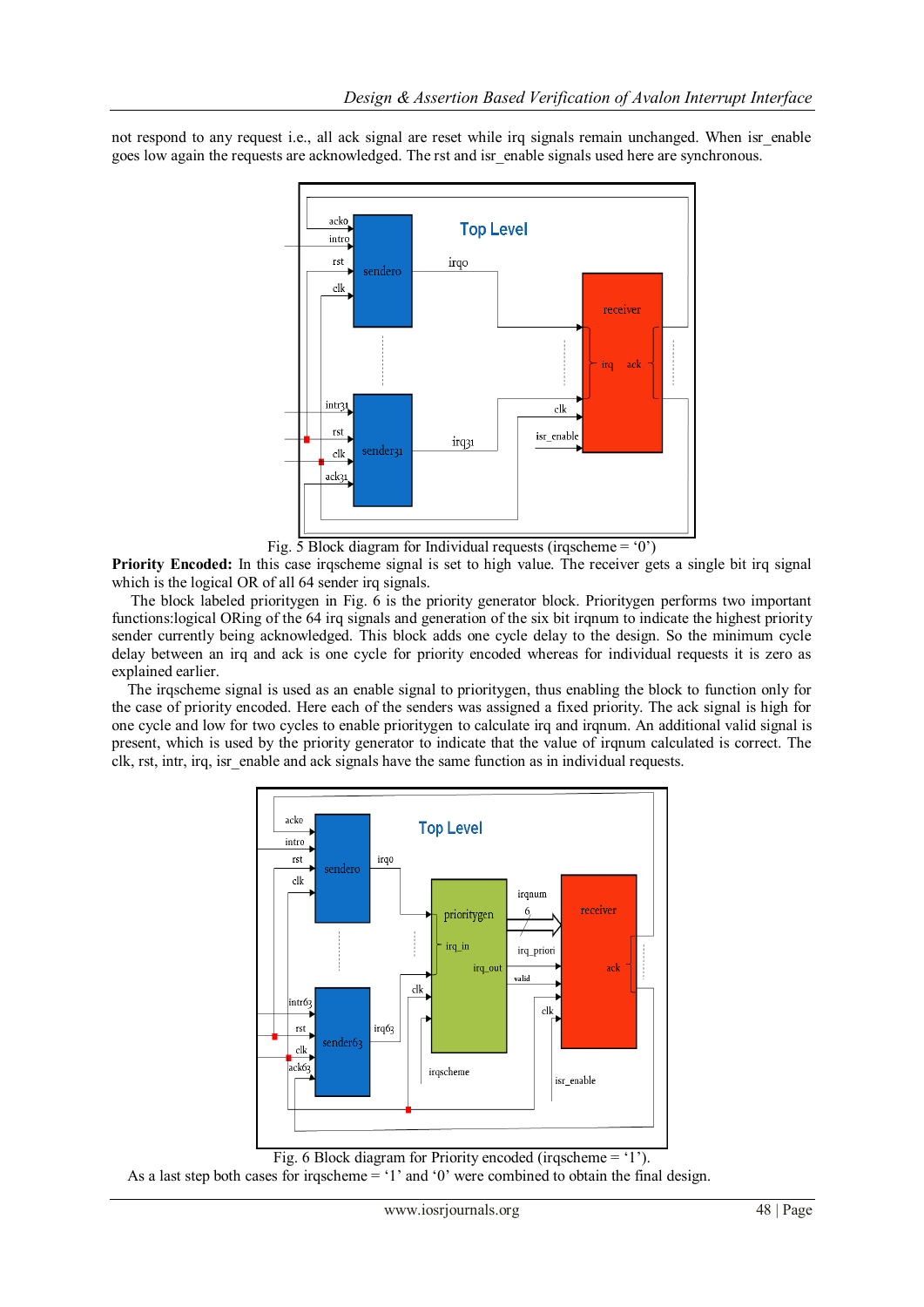# **4.2 Linting**

Linting also known as Design Rule Checking is used to check the HDL source code against a set of design rules. It helps to detect suspicious use of programming language or identify use of poor coding style. Linting tools detect errors which are normally not captured by the compiler, an example is the use of a condition which is always constant. Some of the rules checked by Linting are:

- Design rules
- Synthesizable description rules
- Reusability rules
- Synchronous design rules
- Initial reset rules
- Clocks and reset description rules
- Combinational logic description rules
- Sequential description rules
- Clock Domain Crossing (CDC) rules
- Design For Testability (DFT) rules

 Today, many linting tools are available in the market. In our project the Aldec ALINT 2010.06 [6] was used. It supports IEEE VHDL, Verilog and mixed language designs. Linting carried on the design was successful.

## **4.3 Behavioral Simulation**

Behavioral simulation is performed using a pre-synthesis Hardware Description Language (HDL) description of the design. Behavioral simulation allows you to verify syntax and functionality without timing information. During design development, most verification is accomplished through behavioral simulation. Errors identified early in the design cycle are inexpensive to fix compared to functional errors identified during silicon debug.

 A testbench is built to functionally verify the design by providing meaningful scenarios to check that given certain input, the design performs to specification. Writing a testbench is as complex as writing the RTL code itself. For writing testbenches it is important to have the specifications of Design Under Test (DUT). Specifications need to be understood clearly and a test plan, which basically consists of the test cases, needs to be made. In a simple testbench the DUT is instantiated and stimulus is applied as shown in Fig. 7



Fig. 7 DUT instantiation in a testbench

In our case a test bench written in Verilog was used to perform behavioral simulation.

## **4.4 Synthesis and Gate Level Simulation**

In electronics, logic synthesis is a process by which an abstract form of desired circuit behavior, typically RTL, is turned into a design implementation in terms of [logic gates.](../../../../Users/wiki/Logic_gates) Logic synthesis is one aspect of [electronic design automation.](../../../../Users/wiki/Electronic_design_automation) Synthesis is a mostly automated process using a synthesizer tool that converts your RTL-level design source code into a single gate-level file in a HDL called netlist, which can be fed into a place-and-route tool to create a programming file for your FPGA.

 When writing RTL code it must be noted that we are designing hardware and not simply writing a computer program. So, poorly written code may end in poorly designed hardware. Even if the RTL code gives proper results when simulated, it may not give the same results after synthesis. In order for the code to be synthesized properly certain conventions must be followed. For example a VHDL synthesizer cannot synthesis time delays. So, expressions of the form "after time expression" will be ignored or have to be removed.The tool used for synthesis was Xilinx ISE 11.1. Using this tool a Verilog netlist was generated.

 Once the design is synthesized, it"s time to simulate the gate-level code generated by the synthesizer, in order to verify that the design still meets the intended functionality and timing. This is known as Gate Level Simulation (GLS). In GLS the Verilog netlist generated by synthesis is simulated along with the test bench written earlier for behavioral simulation. The results are matched with that obtained in behavioral simulation.